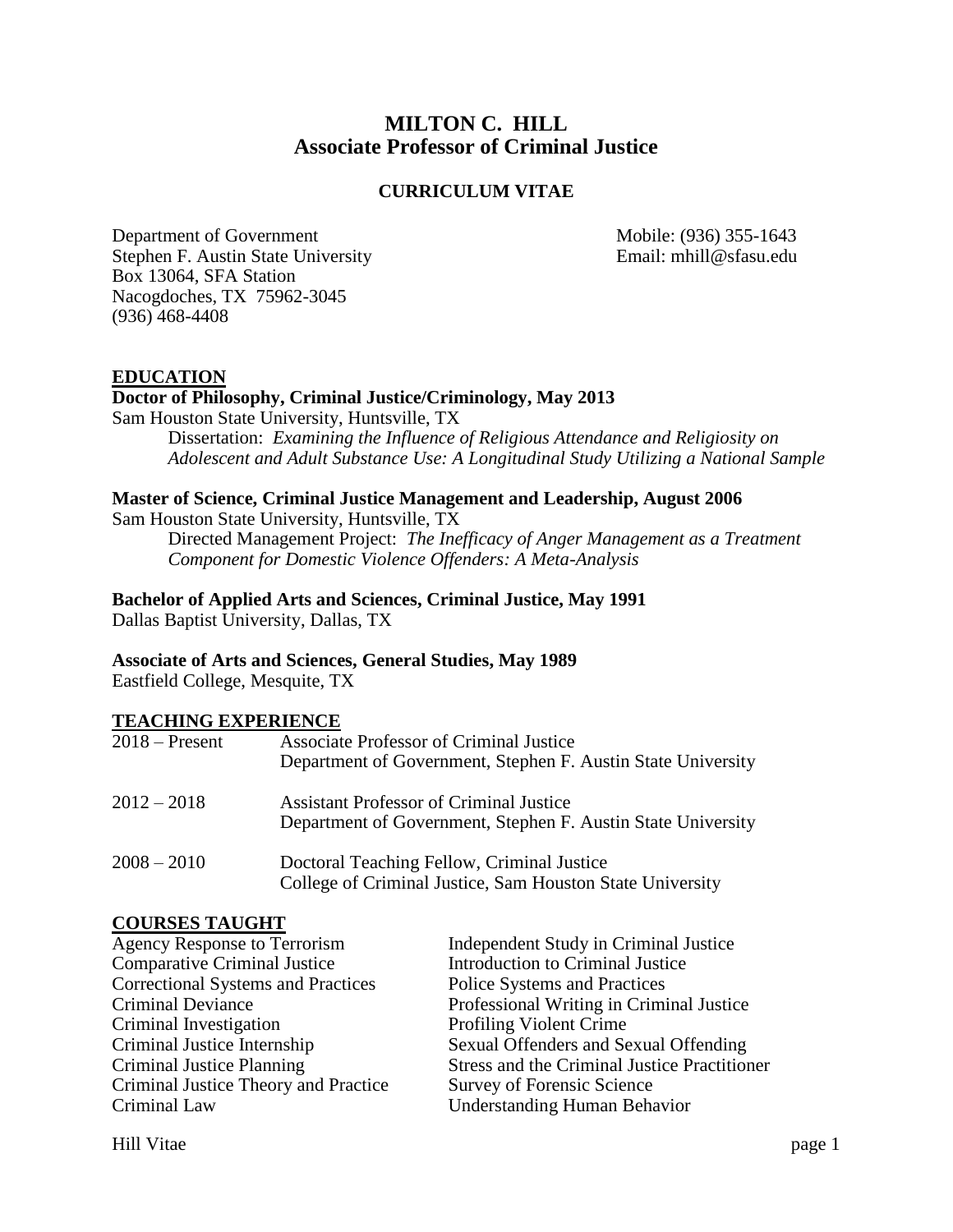#### **REFEREED PUBLICATIONS**

Hill, M. C., & Pollock, W. (2015). Was Hirschi right?: A national-level longitudinal examination of religion as a social bond. *Delinquent Behavior, 36*(10), 783-806. [https://doi.org/10.1080/01639625.2014 .977149](https://doi.org/10.1080/01639625.2014%20.977149) 

Pollock, W., Hill, M. C., Menard, S., & Elliott, D. S. (2016). Predicting consistency between officially recorded and self-reported records of arrest. *American Journal of Criminal Justice*, *41*(4), 623-644. <https://doi.org/10.1007/s12103-016-9343-9>

Pollock, W., Menard, S., & Hill, M. C. (2016). Revisiting "Measuring the Problem:" Separate examination of police contact in serious and non-serious offenders. *Criminal Justice Review, 41*(3), 294-317. <https://doi.org10.1177/0734016816648188>

Cintron, M., Dawkins, M., Gibson, C., & Hill, M. C. (2019). "The Talk" regarding minority youth interactions with police. *Journal of Ethnicity in Criminal Justice, 17* (4), 379-404. <https://doi.org/10.1080/15377938.2019.1656687>

# **PRESENTATIONS AT PROFESSIONAL MEETINGS**

- 2019 Hill, M.C. Police Anomie and the Development of a Measure for Police Anomia. 2019 Annual Meetings of the Southwestern Association of Criminal Justice (SWACJ), Houston, TX, 13 October 2019.
- 2015 Pollock, W. K., Menard, S., & Hill, M. C. Revisiting "Measuring the Problem:" A Reexamination of Police Contact in Severe and Non-Severe Offenders. 2015 Annual Meetings of the Southwestern Association of Criminal Justice (SWACJ), South Padre Island, Texas, 05 October 2015.
- 2014 Hill, M. C., & Pollock, W. K. Quantifying Religiosity: A Test of Unidimensional vs. Multidimensional Measures. 2014 Annual Meetings of the Southwestern Association of Criminal Justice (SWACJ), South Padre Island, Texas, 03 October 2014.
- 2013 Hill, M. C., & Pollock, W. K. Was Hirschi right?: A national-level longitudinal examination of religion as a social bond. 2013 Annual Meetings of the Southwestern Association of Criminal Justice (SWACJ), San Antonio, Texas, 27 September 2013.
- 2012 Hill, M. C., Pollock, W. K., & Antwi-Boasiako, K. Ready to protect the national security? How much college students really know about terrorism. 2012 Annual Meetings of the Southwestern Association of Criminal Justice (SWACJ), Houston, Texas, 05 October 2012.
- 2011 Hill, M. C. Police line-of-duty deaths and police officer suicide: Research history and statistics. Special Meeting of Police Administrators and Managers, Bill Blackwood Law Enforcement Management Institute of Texas (LEMIT), 20 September, 2011.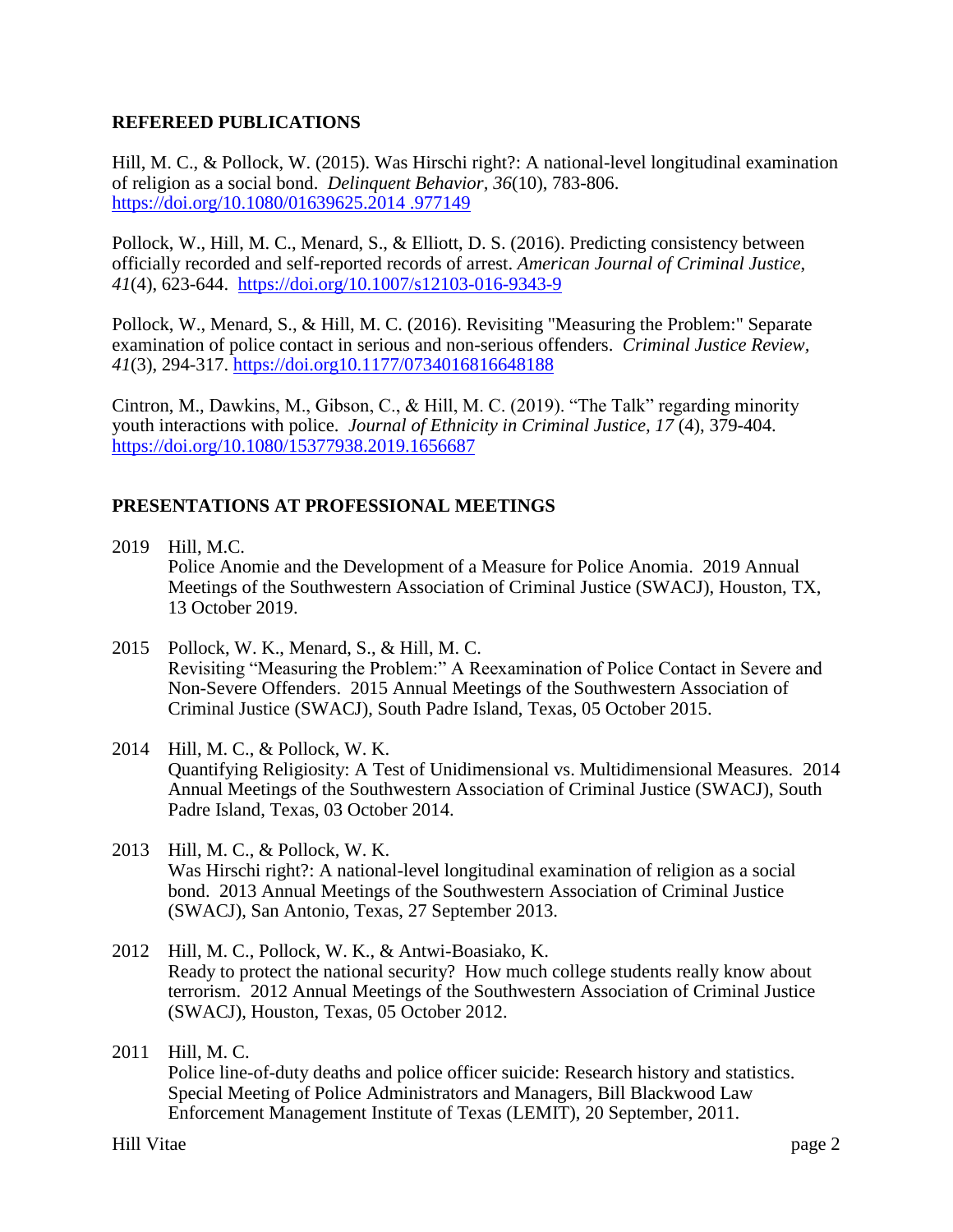## **RESEARCH INTERESTS**

Research interests include pretrial treatment of the accused; wrongful conviction; the role of religiosity and criminality; death notification training; and police officer anomia and anomie.

## **HONORS, AWARDS, and ACCOLADES**

| 2020 | Criminal justice program at SFASU ranked as #2 in the nation by<br>university hq.org, an online independent educational organization<br>(https://universityhq.org/best-colleges/rankings/criminal-justice-schools/) |
|------|---------------------------------------------------------------------------------------------------------------------------------------------------------------------------------------------------------------------|
| 2017 | <b>Faculty Achievement Teaching Award Nominee</b><br>Stephen F. Austin Foundation, Inc.                                                                                                                             |
| 2016 | <b>Faculty Achievement Teaching Award Nominee</b><br>Stephen F. Austin Foundation, Inc.                                                                                                                             |
| 2015 | <b>Faculty Achievement Teaching Award Nominee</b><br>Stephen F. Austin Foundation, Inc.                                                                                                                             |
| 2013 | <b>Faculty Achievement Teaching Award Nominee</b><br>Stephen F. Austin Foundation, Inc.                                                                                                                             |
| 2009 | Service Award<br>College of Criminal Justice, Sam Houston State University                                                                                                                                          |

# **PROFESSIONAL SERVICE**

# **Faculty/Academic Advising**

| $2012$ – present | CJ Program Academic Advisor                                          |
|------------------|----------------------------------------------------------------------|
| $2013$ – present | Faculty Advisor, Alpha Phi Sigma National CJ Honor Society           |
| $2015 - 2016$    | Faculty Advisor, Criminal Justice Association                        |
| $2013 - 2015$    | Faculty Advisor, Students for Concealed Carry on Campus              |
| $2012 - 2015$    | Faculty Co-Advisor, Criminal Justice Association                     |
| $2012$ – present | Attended Freshman/Transfer Orientation Days (as Coordinator/Advisor) |

# **University Service**

| $2017$ – present | <b>Faculty/Staff Parking Appeals Committee</b>                                                     |
|------------------|----------------------------------------------------------------------------------------------------|
| $2015 - 2016$    | Concealed Carry on Campus Committee Member representing the College<br>of Liberal and Applied Arts |
| Hill Vitae       | page 3                                                                                             |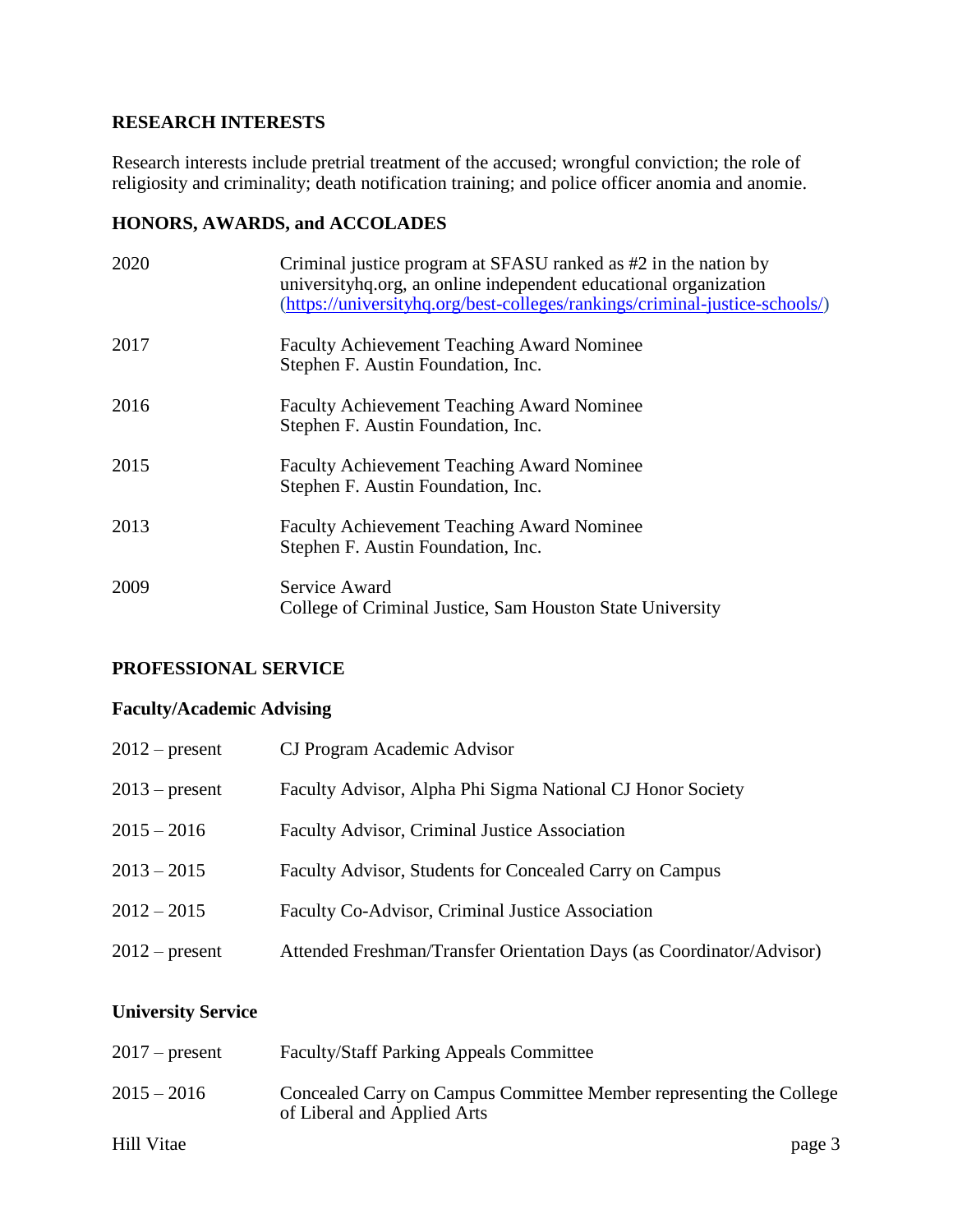| $2012$ – present                                                                       | Attended Showcase Saturdays, set up simulated crime scenes, met<br>prospective students and their parents                                                                                                                                                                                                                                                                                                                                                                                                                                                                                                                                                                                                                                                                                                                      |
|----------------------------------------------------------------------------------------|--------------------------------------------------------------------------------------------------------------------------------------------------------------------------------------------------------------------------------------------------------------------------------------------------------------------------------------------------------------------------------------------------------------------------------------------------------------------------------------------------------------------------------------------------------------------------------------------------------------------------------------------------------------------------------------------------------------------------------------------------------------------------------------------------------------------------------|
| $2012 - 2016$                                                                          | Invited Speaker, Kappa Alpha Fraternity, (each long semester)<br>Provided presentation, "Alcohol Awareness," to fraternity as part of their<br>Risk Management Seminar.                                                                                                                                                                                                                                                                                                                                                                                                                                                                                                                                                                                                                                                        |
| Fall 2012                                                                              | Faculty Representative, State Employees Charitable Campaign<br>Represented Department of Government as faculty coordinator and<br>solicited charitable donations within the department.                                                                                                                                                                                                                                                                                                                                                                                                                                                                                                                                                                                                                                        |
| <b>College Service</b>                                                                 |                                                                                                                                                                                                                                                                                                                                                                                                                                                                                                                                                                                                                                                                                                                                                                                                                                |
| 2019-2020                                                                              | College of Liberal and Applied Arts Internship Subcommittee                                                                                                                                                                                                                                                                                                                                                                                                                                                                                                                                                                                                                                                                                                                                                                    |
| $2018$ – present                                                                       | College of Liberal and Applied Arts Tenure Committee                                                                                                                                                                                                                                                                                                                                                                                                                                                                                                                                                                                                                                                                                                                                                                           |
| $2018$ – present                                                                       | College of Liberal and Applied Arts Promotion Committee                                                                                                                                                                                                                                                                                                                                                                                                                                                                                                                                                                                                                                                                                                                                                                        |
| Spring 2015                                                                            | Capstone Committee – Whitney Howell (Master's Degree of Public<br>Administration)<br>Completed                                                                                                                                                                                                                                                                                                                                                                                                                                                                                                                                                                                                                                                                                                                                 |
| $2014 - 2018$                                                                          | Capstone Committee – Jasmin English (Master's Degree of Public<br>Administration)<br>Completed                                                                                                                                                                                                                                                                                                                                                                                                                                                                                                                                                                                                                                                                                                                                 |
| $2015$ – present                                                                       | Capstone Committee – Sean Groom (Master's Degree of Public<br>Administration)<br>In Progress                                                                                                                                                                                                                                                                                                                                                                                                                                                                                                                                                                                                                                                                                                                                   |
| Summer 2014<br>Summer 2015<br>Summer 2016<br>Summer 2017<br>Summer 2018<br>Summer 2019 | <b>CLAA Pre-Law Academy</b><br><b>CLAA Pre-Law Experience</b><br><b>CLAA Pre-Law Experience</b><br><b>CLAA Pre-Law Experience</b><br><b>CLAA Pre-Law Experience</b><br><b>CLAA Pre-Law Experience</b><br>Planned and implemented mock crime scene for Pre-Law Academy at<br>SFA. Presented 45-minute presentation regarding crime scene recording<br>and accompanied students while they "worked" the simulated crime scene<br>(identifying evidence, photographing, and sketching scene). Developed<br>approximately 25 pages of police "files" for use in culmination of the<br>academy (which began with the crime scene and ended with mock trial<br>covering the "case" that was developed in conjunction with three other<br>faculty members from political science/pre-law, anthropology, and<br>forensic linguistics). |
| Summer 2020                                                                            | CLAA Virtual Camp (due to COVID closure of campus)<br>Presented two interactive (virtual) sessions on crime scene investigation                                                                                                                                                                                                                                                                                                                                                                                                                                                                                                                                                                                                                                                                                                |
| <b>Hill Vitae</b>                                                                      | page 4                                                                                                                                                                                                                                                                                                                                                                                                                                                                                                                                                                                                                                                                                                                                                                                                                         |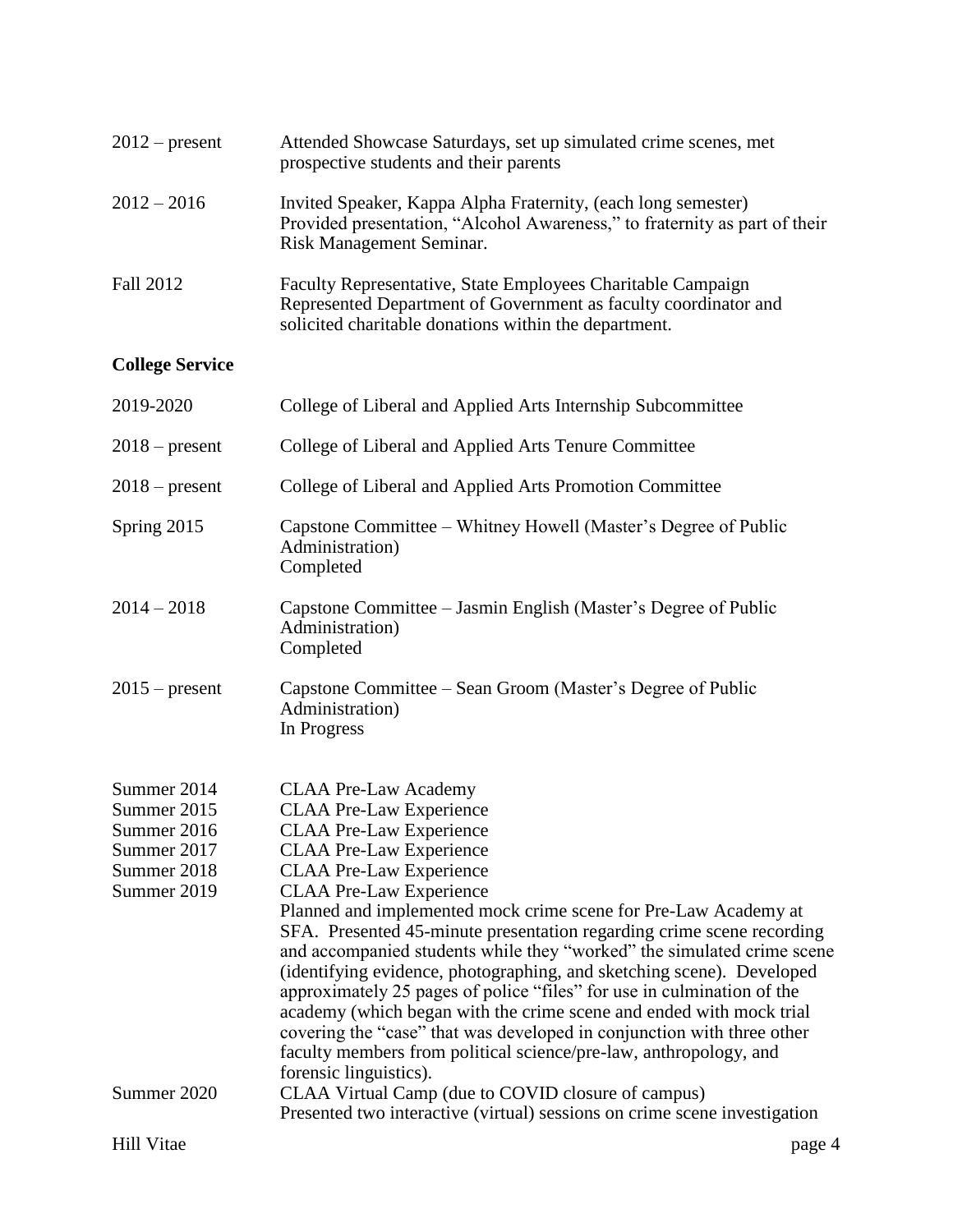| Summer 2021 | <b>CLAA Pre-Law Experience</b>                                         |
|-------------|------------------------------------------------------------------------|
|             | Planned and implemented mock crime scene for Pre-Law Academy at        |
|             | SFA. Presented 45-minute presentation regarding crime scene recording  |
|             | and accompanied students while they "worked" the simulated crime scene |
|             | (identifying evidence, photographing, and sketching scene). Developed  |
|             | approximately 25 pages of police "files" for use in culmination of the |
|             | academy (which began with the crime scene and ended with mock trial    |
|             | covering the "case" that was developed in conjunction with three other |
|             | faculty members from political science/pre-law, anthropology, and      |
|             | forensic linguistics) and note-taking.                                 |

# **Department Service**

| $2015$ – present | Criminal Justice Program Coordinator                                                                                                                                                                                          |
|------------------|-------------------------------------------------------------------------------------------------------------------------------------------------------------------------------------------------------------------------------|
| $2018$ – present | Department of Goverment Post-Tenure Review Committee                                                                                                                                                                          |
| $2018$ – present | Department of Goverment Tenure Review Committee                                                                                                                                                                               |
| $2018$ – present | Department of Government Promotion Review Committee                                                                                                                                                                           |
| $2015 - 2020$    | <b>Criminal Justice Assessment Coordinator</b>                                                                                                                                                                                |
| $2018 - 2019$    | <b>Faculty Search Committee</b><br>Served with Drs. Gregory (chair) and Bailey on search committee for<br>lectureship position in political science. Result of search: job offer made<br>and accepted.                        |
| $2015 - 2016$    | <b>Faculty Search Committee (Chair)</b><br>Served with Drs. Davis and Gooch on search committee for tenure-track<br>assistant professor of criminal justice. Result of search: job offer made<br>and accepted.                |
| $2014 - 2016$    | <b>Executive Committee</b><br>Review department faculty performance by ranking each member's<br>"merit" based upon teaching, research, and service. Committee also<br>serves department chair in advisory capacity.           |
| $2014 - 2015$    | <b>Faculty Search Committee</b><br>Served with Drs. Pollock, Payne, Herzog, and Baily on search committee<br>for tenure-track assistant professor of criminal justice. Result of search:<br>job offer made and accepted.      |
| $2014 - 2015$    | <b>Faculty Search Committee</b><br>Served with Drs. Pollock, Payne, Herzog, and Baily on search committee<br>for one-year visiting assistant professor of criminal justice. Result of<br>search: job offer made and accepted. |
|                  |                                                                                                                                                                                                                               |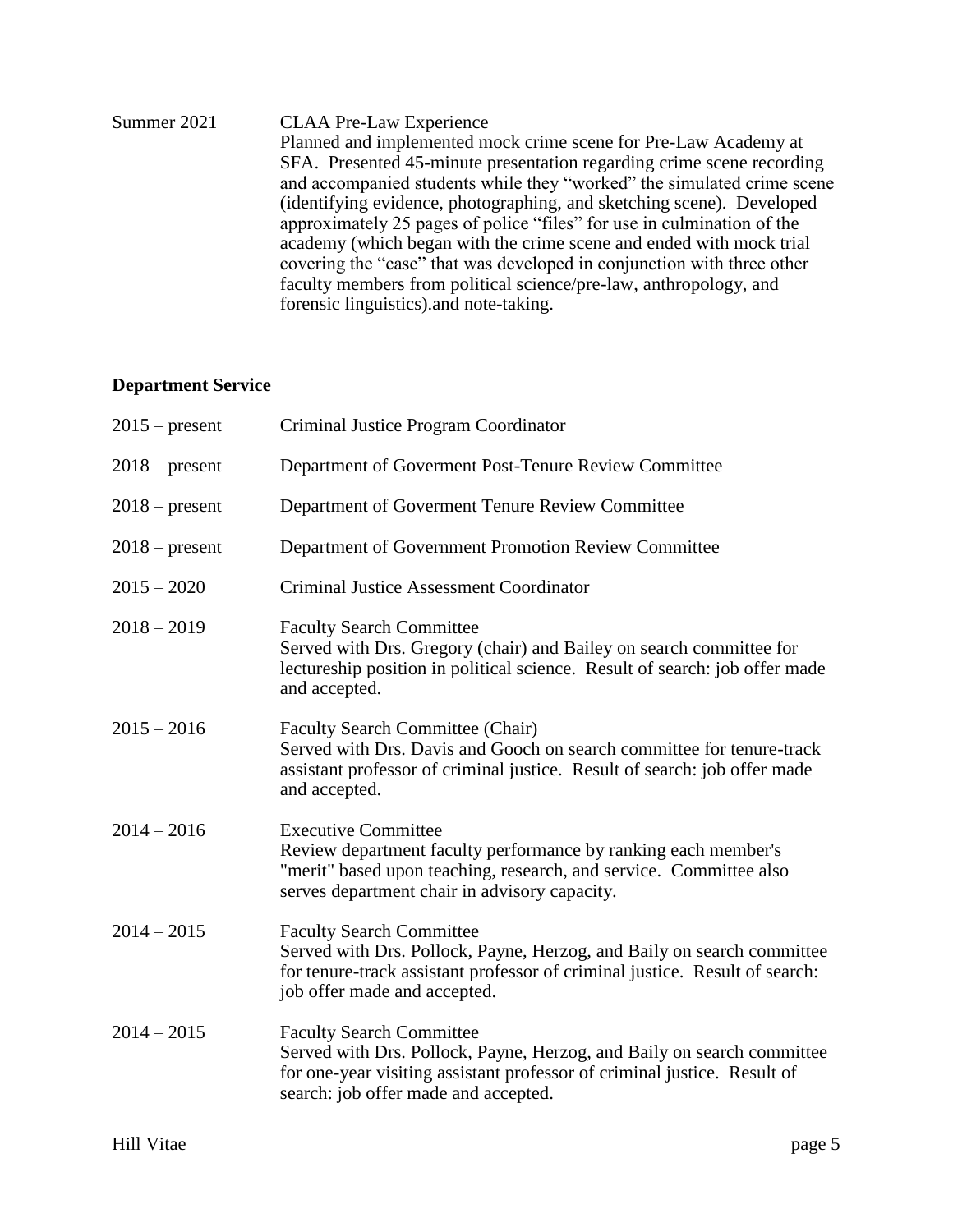| $2014 - 2015$ | <b>Faculty Search Committee</b>                                          |
|---------------|--------------------------------------------------------------------------|
|               | Coordinated with Dr. Kwame and Dr. Price to find applicant(s) for one-   |
|               | year visiting assistant professor of criminal justice. Result of search: |
|               | adjuncts utilized for fall semester in lieu of hiring for position.      |

# **Program Service**

|               | $2012$ – present | Criminal Justice Program Recruiting Coordinator<br>Represented SFA's CJ program to police and CJ recruiters across the state<br>of Texas and at the state and federal level. Contact included email and<br>personal visits. Coordinated recruiter visits to classrooms and to Student<br>Center.                                                                                                                  |
|---------------|------------------|-------------------------------------------------------------------------------------------------------------------------------------------------------------------------------------------------------------------------------------------------------------------------------------------------------------------------------------------------------------------------------------------------------------------|
| $2012 - 2017$ |                  | Simulated Crime Scene – CJS 201 (Criminal Investigation) Class<br>Simulated Crime Scene – CJS 371 (Survey of Forensics) Class<br>Planned and implemented mock crime scene for Criminal Investigation<br>course. Accompanied students while they "worked" the simulated crime<br>scene (identifying evidence, photographing, and sketching scene).                                                                 |
| $2016 - 2017$ |                  | Moved and redesigned Stephen F. Austin State University Criminal<br><b>Investigation Research Facility</b><br>Moved CSI Lab from apartment on Starr Street to a permanent crime lab<br>in the Ferguson Building. Worked with Dr. Kwame to purchase items to<br>restock the lab.                                                                                                                                   |
| $2012 - 2019$ |                  | CJ Core Curriculum Realignment Coordinator<br>Developed new criminal justice core curriculum (doing away with<br>"tracks") to make the CJ major more rigorous and academic in nature.<br>Developed syllabi for new courses and, via committee vote, decided on<br>which courses to keep, and which to remove from bulletin. (Presented for<br>adoption in Fall 2015; approved Summer 2016; implemented Fall 2016) |
| $2014 - 2017$ |                  | Developed Stephen F. Austin State University Criminal Investigation<br><b>Research Facility</b><br>Worked with John Calahan and Dr. Kwame Antwi-Boasiako to acquire<br>property (apartment) from the University in which a permanent crime lab<br>and semi-permanent crime scene could be established. Worked with Dr.<br>Kwame to purchase items to stock the lab.                                               |
| $2017 - 2018$ |                  | Bachelor of Science (new degree plan)<br>Worked with Dr. Day to develop new criminal justice degree (B.S.).<br>Developed syllabi for new courses and submitted for approval. (Presented<br>for adoption in Fall 2017; approved Summer 2018; implemented Fall<br>2018)                                                                                                                                             |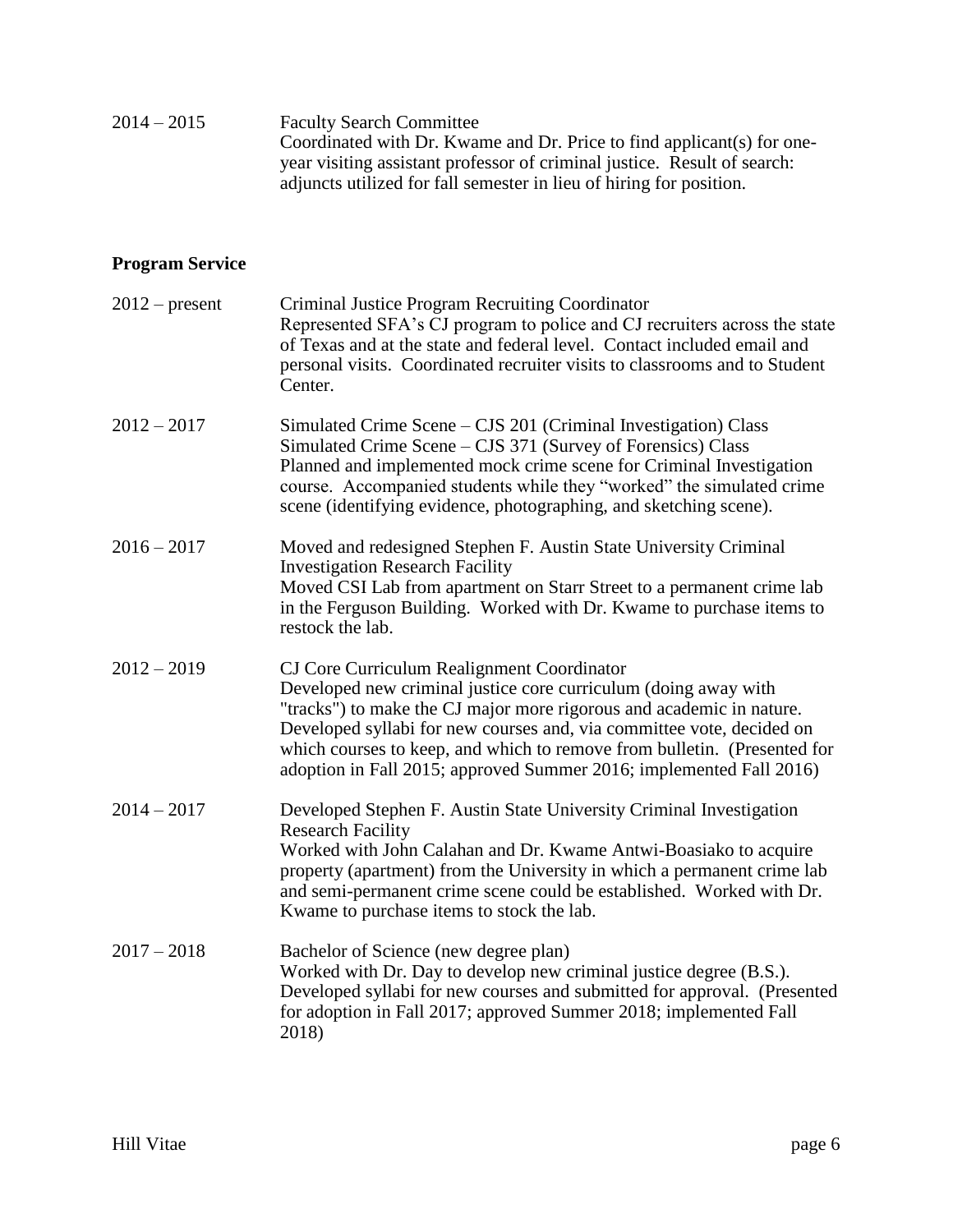| $2018 - 2019$ | Minor in Private Security and Asset Protection<br>Developed new criminal justice minor. Created syllabi for new courses<br>and submitted for approval. (Presented for adoption in Fall 2018;<br>approved Summer 2019)               |
|---------------|-------------------------------------------------------------------------------------------------------------------------------------------------------------------------------------------------------------------------------------|
| $2018 - 2019$ | Certificate Program in Private Security and Asset Protection<br>Developed new criminal justice minor. Created syllabi for new courses<br>and submitted for approval. (Presented for adoption in Fall 2018;<br>approved Summer 2019) |

# **Service to the Profession**

| $2021 - 2022$ | Invited Review, Policing: An International Journal of Police Strategies $\&$<br>Management<br><b>Article Review</b>                 |
|---------------|-------------------------------------------------------------------------------------------------------------------------------------|
| $2020 - 2021$ | Invited External Tenure Reviewer, University of Texas at Tyler<br>T&P Review for Tenure and promotion to Associate Professor        |
| $2020 - 2021$ | Invited External Tenure Reviewer, Tarleton State University<br>T&P Review for Tenure and promotion to Associate Professor           |
| $2019 - 2020$ | Invited External Tenure Reviewer, Texas A&M-Central Texas<br>T&P Review for Tenure and promotion to Associate Professor             |
| $2019 - 2020$ | Invited Review, Kendall Hunt Publications<br>Textbook Review (A Guide to Writing Quality Police Reports)                            |
| $2018 - 2019$ | <b>Invited Review, Sage Publications</b><br>Textbook Review (Critical Approach to CJ – Introductory Text)                           |
| $2018 - 2019$ | Invited External Tenure Reviewer, University of North Texas at Dallas<br>T&P Review for tenure and promotion to Associate Professor |
| $2018 - 2019$ | Invited Review, Oxford University Press<br><b>Textbook Review (Introductory CJ Text)</b>                                            |
| $2018 - 2019$ | Invited Review, Oxford University Press<br><b>Textbook Review (CJ Writing Text)</b>                                                 |
| $2018 - 2019$ | Invited External Tenure Reviewer, The University of Memphis<br>T&P Review for tenure and promotion to Associate Professor           |
| $2018 - 2019$ | <b>Invited Review, Sage Publications</b><br><b>Textbook Review (CJ Writing Text)</b>                                                |
| $2017 - 2018$ | <b>Invited Review, Sage Publications</b><br>Textbook Review (CJ Writing Text)                                                       |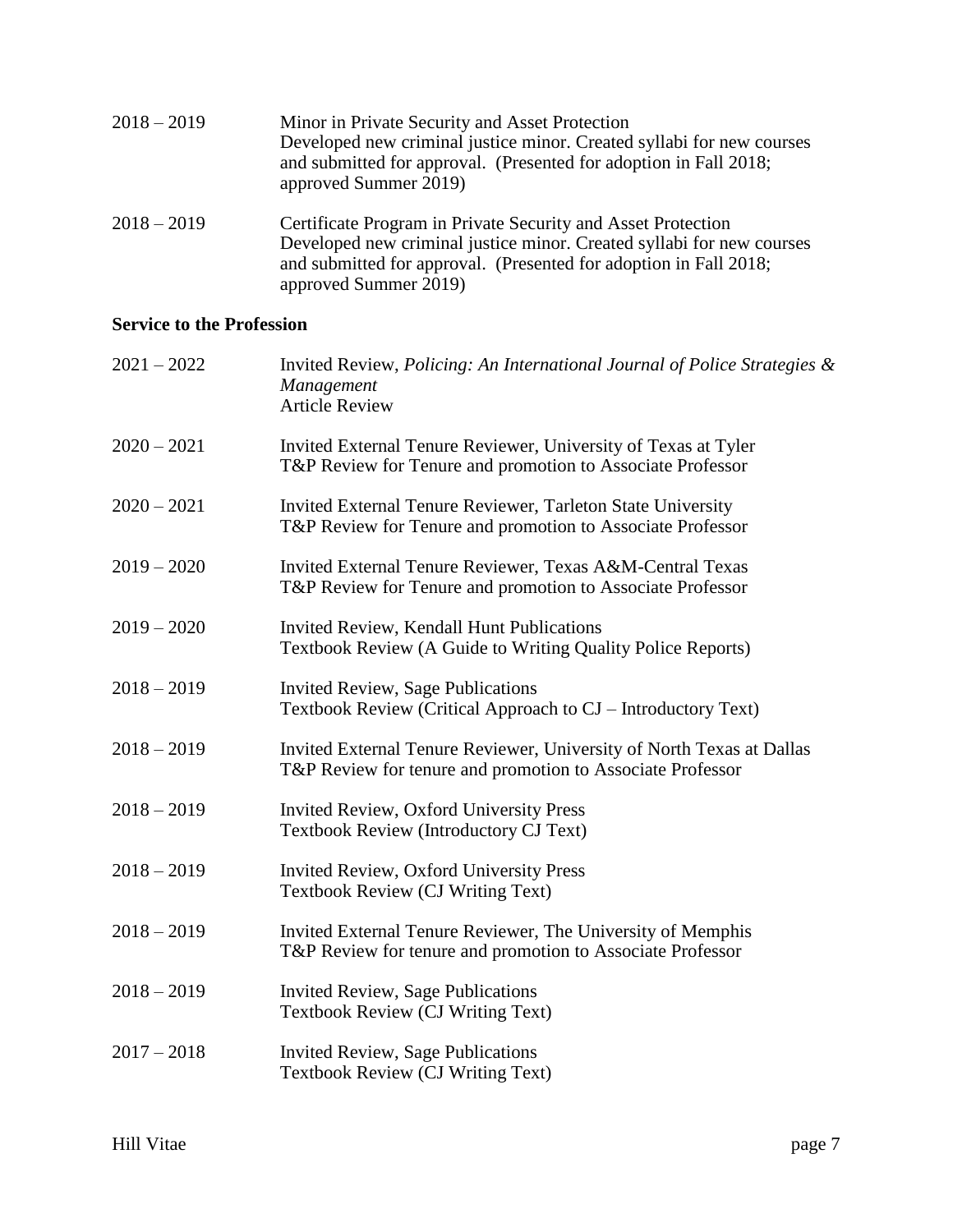| $2017 - 2018$ | Invited Review, Taylor & Francis<br><b>Textbook Review (Deviant Behavior Text)</b>                                       |
|---------------|--------------------------------------------------------------------------------------------------------------------------|
| $2017 - 2018$ | Immediate Past President, Southwest Association of Criminal Justice                                                      |
| $2017 - 2018$ | Coordinator and Host, SWACJ Regional Conference in Fort Worth, TX                                                        |
| $2016 - 2017$ | <b>Invited Review, Sage Publications</b><br>Textbook Review (Critical Approach to CJ – Introductory Text)                |
| $2016 - 2017$ | President, Southwest Association of Criminal Justice (SWACJ)                                                             |
| $2016 - 2017$ | Coordinator and Emcee, Undergraduate Quiz Bowl, Southwest<br>Association of Criminal Justice (SWACJ)                     |
| $2015 - 2016$ | Coordinator, Undergraduate and Graduate Student Paper Competitions,<br>Southwest Association of Criminal Justice (SWACJ) |
| $2015 - 2016$ | Invited Review, Routledge/Anderson Publishers<br>Textbook Review (Criminal Investigation Text)                           |
| $2015 - 2016$ | Invited Review, Crime & Delinquency<br><b>Article Review</b>                                                             |
| $2015 - 2016$ | 1 <sup>st</sup> Vice President, Southwest Association of Criminal Justice (SWACJ)                                        |
| $2014 - 2016$ | Guest Editor, Administrative Theory & Praxis (Critiquing Criminal Justice<br>Policy and Administration Symposium)        |
| $2014 - 2015$ | 2 <sup>nd</sup> Vice President, Southwest Association of Criminal Justice (SWACJ)                                        |
| $2014 - 2015$ | Invited Review, Carolina Academic Press<br><b>Textbook Review (Stress Management Text)</b>                               |
| $2014 - 2015$ | Invited Review, Journal of Qualitative Criminal Justice and Criminology<br><b>Article Review</b>                         |
| $2013 - 2015$ | Judge, Undergraduate and Graduate Student Paper Competitions,<br>Southwest Association of Criminal Justice (SWACJ)       |
| $2013 - 2015$ | Chairperson, Fiscal Review Committee, Southwest Association of<br>Criminal Justice (SWACJ)                               |
| $2013 - 2014$ | <b>Invited Review, Sage Publications</b><br><b>Textbook Review (Introductory Corrections Text)</b>                       |